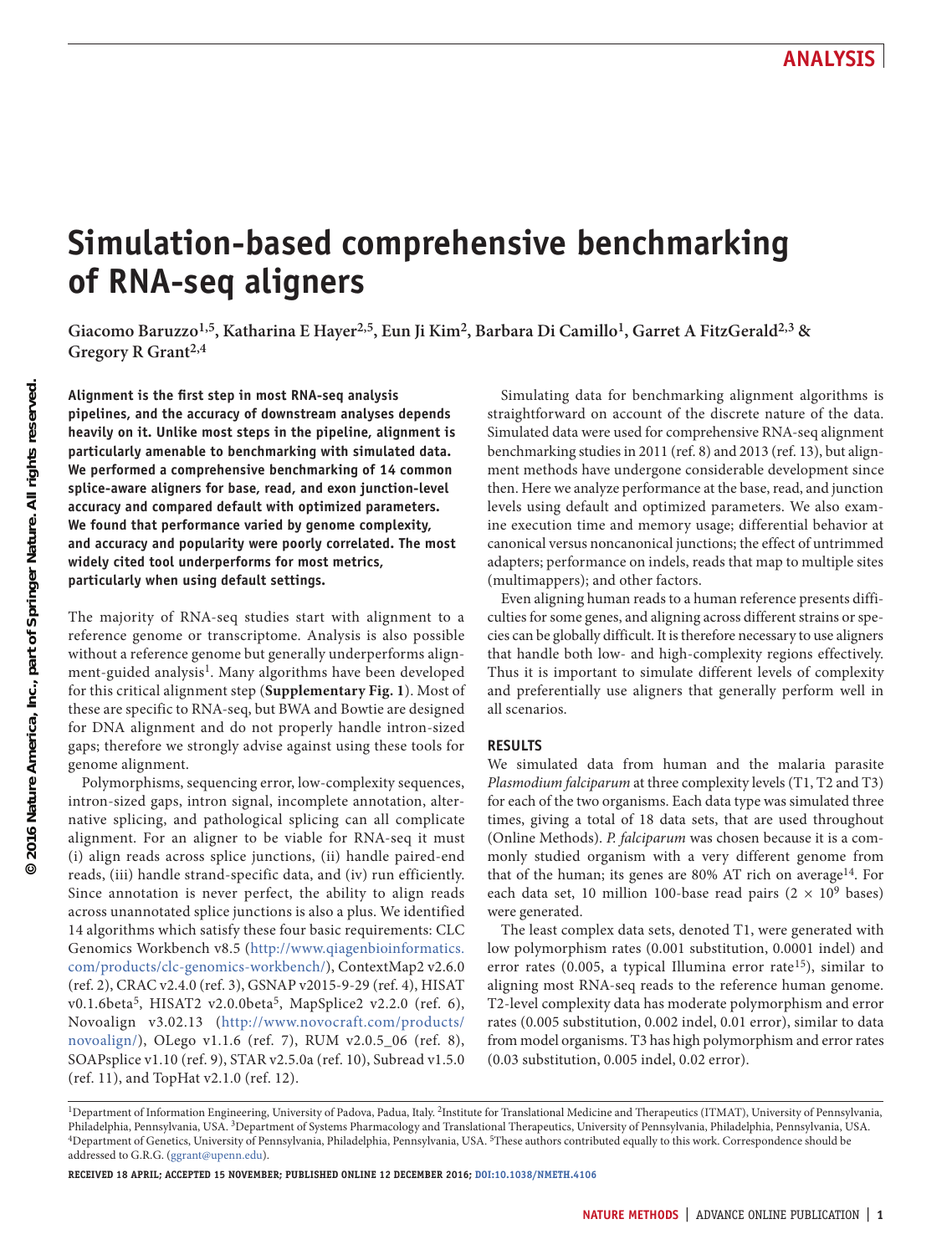# **Analysis**



# <span id="page-1-0"></span>**Base and read level**

Of our base-, read- and junction-level metrics, base-level metrics are the strictest and require the highest degree of accuracy (**[Fig. 1](#page-1-0)**). Each base of each read constitutes an 'event' which can be either right or wrong. Roughly speaking, recall measures the fraction of all bases that were aligned correctly, and precision measures the fraction of all aligned bases that were aligned correctly. Precision is high for most aligners, even at T3-level complexity. In other words, what the aligners do align, they tend to align well, at least at the base level. The greatest variance in performance is seen in recall.

On T1 libraries, base-level recall is high for most tools, ranging from 86.1% (CRAC) to 97.8% (MapSplice2) on human data and from 92.4% (CRAC) to 99.3% (CLC) on malaria data. For results organized by class of misalignment (misaligned, aligned ambiguously, and unaligned) see **Supplementary Figure 2**.

In contrast, T2 libraries reveal significant differences in performance, ranging from 78.8% (CRAC) to 98.9% (GSNAP) on human data. Five tools maintain a recall greater than 95% (Contextmap2, GSNAP, Mapsplice2, Novoalign, STAR). On malaria data, performance ranges from 72.1% (TopHat) to 98.9% (CLC).

The T3 libraries show a vast difference in recall, ranging from 12.5% (TopHat2) to 90.3% (Novoalign) for human and 2.1% (TopHat2)



<span id="page-1-1"></span>**Figure 2** | Junction-level precision and recall for human and malaria data sets.

to 91.2% (CLC) for malaria data. Novoalign, GSNAP, CLC, STAR, Mapsplice2, and RUM exceed 50% on both organisms.

For malaria data at the base level, CLC consistently has the best recall, while Novoalign and GSNAP also do well. For human data, Novoalign, GSNAP, Mapsplice2, and STAR are the best. Despite its popularity, TopHat2 is consistently among the worst performers on both human and malaria T2 and T3 libraries.

Reads are considered properly aligned if they are not multimappers and at least one base is aligned correctly. Read-level analysis is most relevant for gene-level quantification, because for a read that has at least one base aligned correctly, the correct gene which produced that read will usually be identified. Readlevel results are similar to base-level results (**Supplementary Figs. 3** and **4**). On human and malaria T1 libraries, all the tools except CLC map more than 96% of the reads. On human data, Contextmap2, GSNAP, Mapsplice2, Novoalign, and STAR have recall ≥97%. On malaria, all the tools except HISAT, HISAT2, OLego, and TopHat2 have recall ≥97%. CRAC shows the greatest percentage of reads mapped incorrectly.

#### **Junction level**

A junction is where a read is spliced across an intron-sized gap that is typically thousands of bases long. When a read aligns across an intron gap, the shorter aligned segment is referred to as the anchor.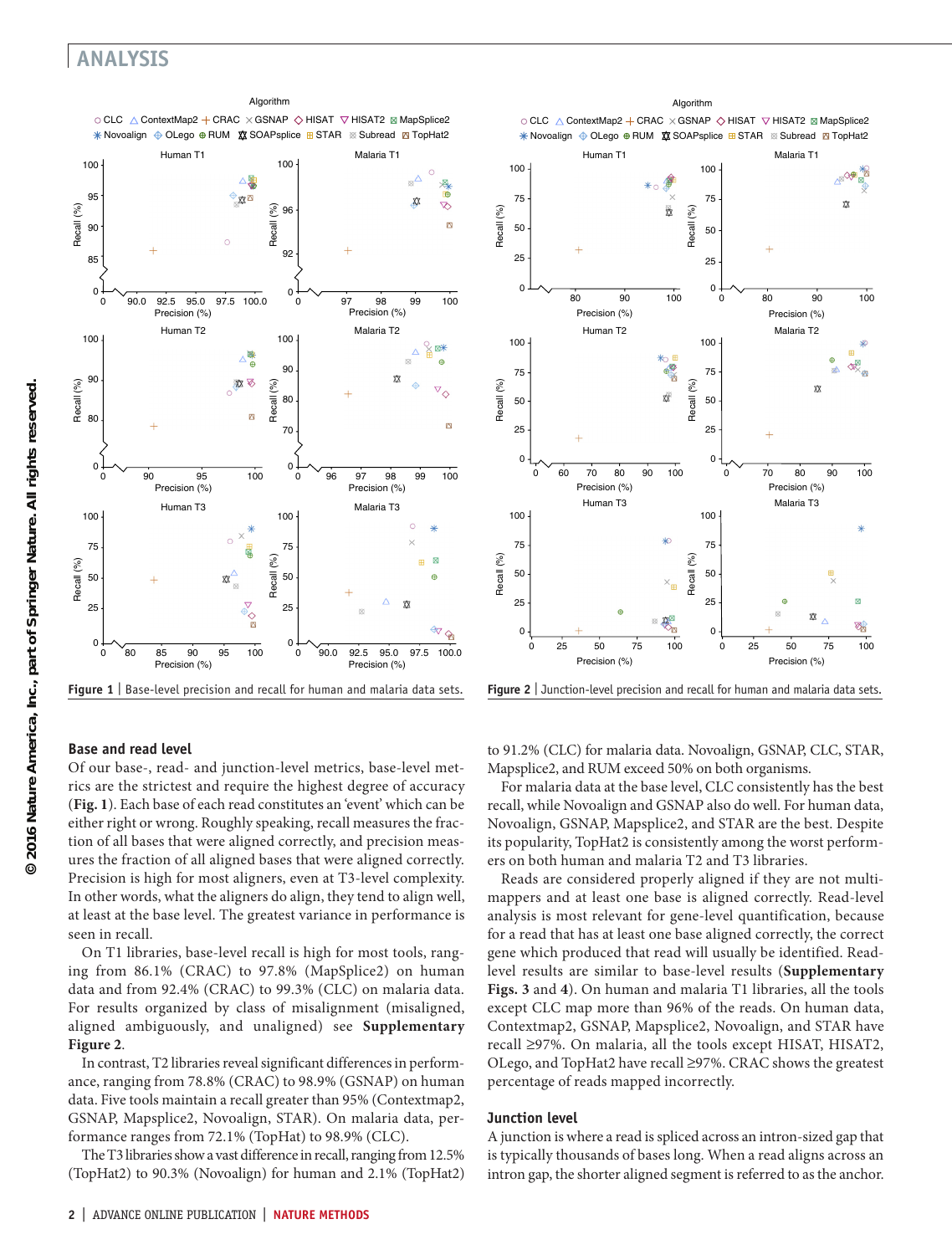# **Analysis**

Aligning across intron-sized gaps is particularly challenging, as the anchor can be as short as one base. For shorter anchors, more accurate annotation should help with the alignment.

Junction information is used extensively in downstream analysis programs; particularly in reconstructing alternative splicing events. Ambiguous cases, such as when the first base of an intron matches the first base of the next exon, can often be resolved by prioritizing canonical splice signals, but there is considerable latitude in how aligners accomplish this. Therefore, we assessed junction accuracy as a function of anchor length and splice signal.

An event is defined as a single read crossing a single splice junction. Not all reads involve events, and some reads involve multiple events. Postalignment analysis, which combines information across reads, is provided by some aligners and was not included in our tests; instead we assessed the quality of the individual read alignments. A correct event is scored when an algorithm aligns the read uniquely and properly identifies intron boundaries. The most consistently accurate performers are CLC, STAR, and NOVOALIGN (**[Fig. 2](#page-1-1)**). As before, a much greater separation is seen with regards to the recall. CLC is the top performer in all data sets except human T1 and T2, two of the least complex data sets.

This is somewhat surprising, as CLC only detects alternative splice sites at annotated junctions. If, for example, an exon ends at position  $N_1$ , and the adjacent exon starts at position  $N_2$  according to the annotation, then CLC will align reads even if they splice from  $N_1$  to  $N_2$  + 3, for example. However, CLC does not connect exons that are never connected in the annotation; if, for example, a gene has only one annotated transcript consisting of exons E1, E2, and E3, then CLC will not properly align a read connecting E1 and E3. In contrast, Novoalign can identify unannotated connections, but it does not recognize changes from the annotated start or end position of an exon. In spite of these limitations, both CLC and Novoalign are among the top performers.

We further investigated the differential effect of anchor length on performance, both with and without annotation, and we found large variation (**Supplementary Note 1** and **Supplementary Fig. 5**). HISAT, HISAT2, and ContextMap2 are remarkably accurate even on the shortest anchors and without annotation. CRAC, GSNAP, and SOAPsplice have the most trouble with short anchors; while OLego, STAR, and MapSplice2 have trouble with anchors of one or two bases but perform well on longer anchors. As long as annotation is provided, CLC, ContextMap2, HISAT, HISAT2, Novoalign, STAR, and TopHat2 perform well. CLC and Novoalign require annotation.

As the vast majority of splice junctions are canonical, we analyzed canonical and noncanonical junctions separately (**Supplementary Fig. 6**). All algorithms have significantly lower accuracy on noncanonical junctions as compared to canonical junctions, and no algorithm's performance on noncanonical junctions improves much with annotation. As with short anchors, STAR, HISAT, HISAT2, and ContextMap2 perform best.

## **Annotation**

At the base and read levels, the use of annotation does not provide significant improvement—most tools map just a few more reads (**Supplementary Fig. 7**) with annotation than without. This should not be surprising, since annotation is mainly expected to affect accurate placement of reads across exon–exon junctions;



<span id="page-2-0"></span>**Figure 3** | The effect of tuning parameters on the human-T3-data baselevel statistics. For each tool, the figure shows the alignment statistics for the 'default' (d) and the 'tuned' (t) alignments.

and the further a base is from a junction, the less likely it is to benefit. Only a small percent of bases are at exon–exon junctions, limiting the advantage of annotation at the base level, and even more so at the read level. The greatest effect of annotation is seen at the junction level (**Supplementary Fig. 8**).

Some algorithms require annotation (CLC and Novoalign), while others cannot utilize annotation (CRAC, SOAPsplice, Subread). Among those that can be run in both cases, annotation often helps to increase the junction-level recall, while it does not tend to increase the precision. Not surprisingly, the improvement of recall increases from T1 to T3 (**Supplementary Note 2**).

Overall the greatest improvements from annotation are seen in TopHat2, RUM, GSNAP, and STAR (**Supplementary Table 1**). Generally the two-pass aligners (such as HISAT or STAR-2-pass) have similar performance with and without annotations, while onepass aligners (RUM, GSNAP, STAR-1-pass) benefit the most. It is worth nothing that one-pass performance with annotations is comparable to two-pass performance, which may reduce the required computing time two-fold, as the second pass is not necessary.

General improvement from annotation is perhaps more modest than one might expect. This could be because algorithms do not use annotation effectively, or because they achieve nearly optimal performance without the use of annotation. When no annotation is available, as in the case that sequencing of new organismal genomes outpaces their annotation, one should in fact favor algorithms that perform well without the need for annotation.

There may be other advantages of annotation which are not captured here. For example, several methods perform a postalignment analysis to produce a set of quality splice-junction calls. In this case annotation is likely to increase the accuracy of such calls, particularly on genes which are expressed at low levels.

#### **Parameter optimization**

It is important to explore the effect of parameters on performance and to identify algorithms which perform well with default settings. For each algorithm, the parameter space is enormous; we thus used a heuristic strategy to search the parameter space, which may not necessarily produce a global optimum (see **Supplementary Note 3**). Parameter optimization was performed on the T3-complexity data sets, which have the greatest room for improvement. It is generally not possible to optimize both precision and recall simultaneously or to optimize the simula parameter on the human-13-data base-<br>Figure 3 ). The effect of tuning parameters on the human-13-data base-<br>Figure 3 ). The effect of tuning parameters on the human-13-data base-<br>Figure 3 ). The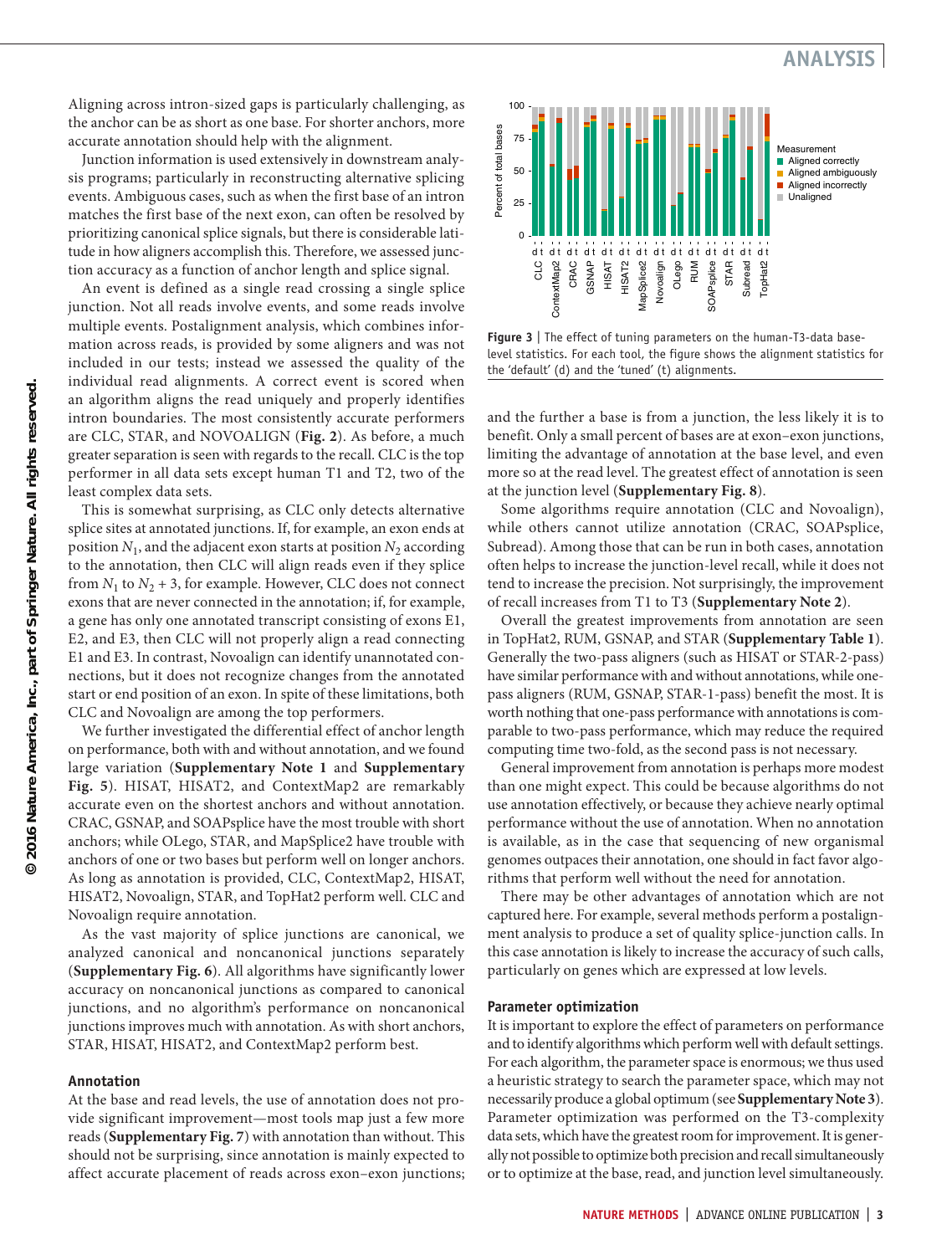# **Analysis**



<span id="page-3-0"></span>**Figure 4** | Runtime performance on human and malaria data. Bars show average runtime in minutes from three replicates. Error bars, s.d. Note that Novoalign has no multithreading in its free-license versions. To obtain comparable results, we divided the Novoalign runtime by the number of threads used (16). However, the real scalability could be different from the ideal one used here, resulting in a longer execution time.

Furthermore, we found that optimizing the precision generally results in low recall. Since precision is already high in most cases, our focus was on optimizing the recall, which was done independently for base, read, and junction levels (**[Fig. 3](#page-2-0)** and **Supplementary Figs. 9** and **10**). The algorithm that benefits most dramatically from parameter tuning is TopHat2, while CLC, Novoalign, GSNAP, MapSplice2, and STAR perform the best with defaults. Unfortunately there is no clear way to optimize parameters on real data. Therefore, an algorithm that is robust to parameter settings and exhibits good performance using defaults is desirable (see **Supplementary Note 3** and **Supplementary Tables 2**–**43** for the most impactful parameters for each algorithm).

## **Other analyses**

In additional analyses, we addressed issues relating multimappers (**Supplementary Note 4** and **Supplementary Fig. 11**), adapters (**Supplementary Note 5** and **Supplementary Fig. 12**), indels (**Supplementary Note 6** and **Supplementary Figs. 13** and **14**), two-pass modes (**Supplementary Note 7**), and computational performance (**Supplementary Note 8** and **Supplementary Fig. 15**).

# **DISCUSSION**

RNA-seq alignment has not undergone comprehensive benchmarking studies, making it hard to know how well individual algorithms work. Our results identify some effective aligners that are robust to parameter settings and others that display startling differences between default and optimized settings. TopHat2, for example, exhibits an alignment recall on malaria T3 that varies from under 3% using defaults to over 70% using optimized parameters. This is important since many TopHat2 users only use the defaults. The most important TopHat2 parameter is the number of mismatches. For a random set of 20 publications which used TopHat, the authors were contacted to determine the parameters they used. 10 of 13 authors who responded used the default mismatch parameter, and 5 used the defaults for all parameters. Since parameter optimization is not straightforward in practice, good default performance is an advantage. Based on this analysis the most reliable general-purpose aligners appear to be CLC, Novoalign, GSNAP, and STAR.

Three extensive RNA-seq alignment benchmarking studies that we are aware of considered both the accuracy and performance of spliced aligners<sup>[8,](#page-4-7)[13,](#page-4-12)[16](#page-4-15)</sup>. They compared between four and seven spliced aligners plus some unspliced aligners. Other compari-sons have considered only real data<sup>[17,](#page-4-16)18</sup> and are limited by the inability to know the ground truth. Fonseca *et al.*[19](#page-4-18) used simulated data to assess performance at the count level; however, the analysis focused on quantification output and not individual steps in the pipeline. Our results are consistent with prior studies of full RNA-seq aligners $8,13$  $8,13$  in spite of new versions of almost all applications; the notable difference being runtime (**[Fig. 4](#page-3-0)** and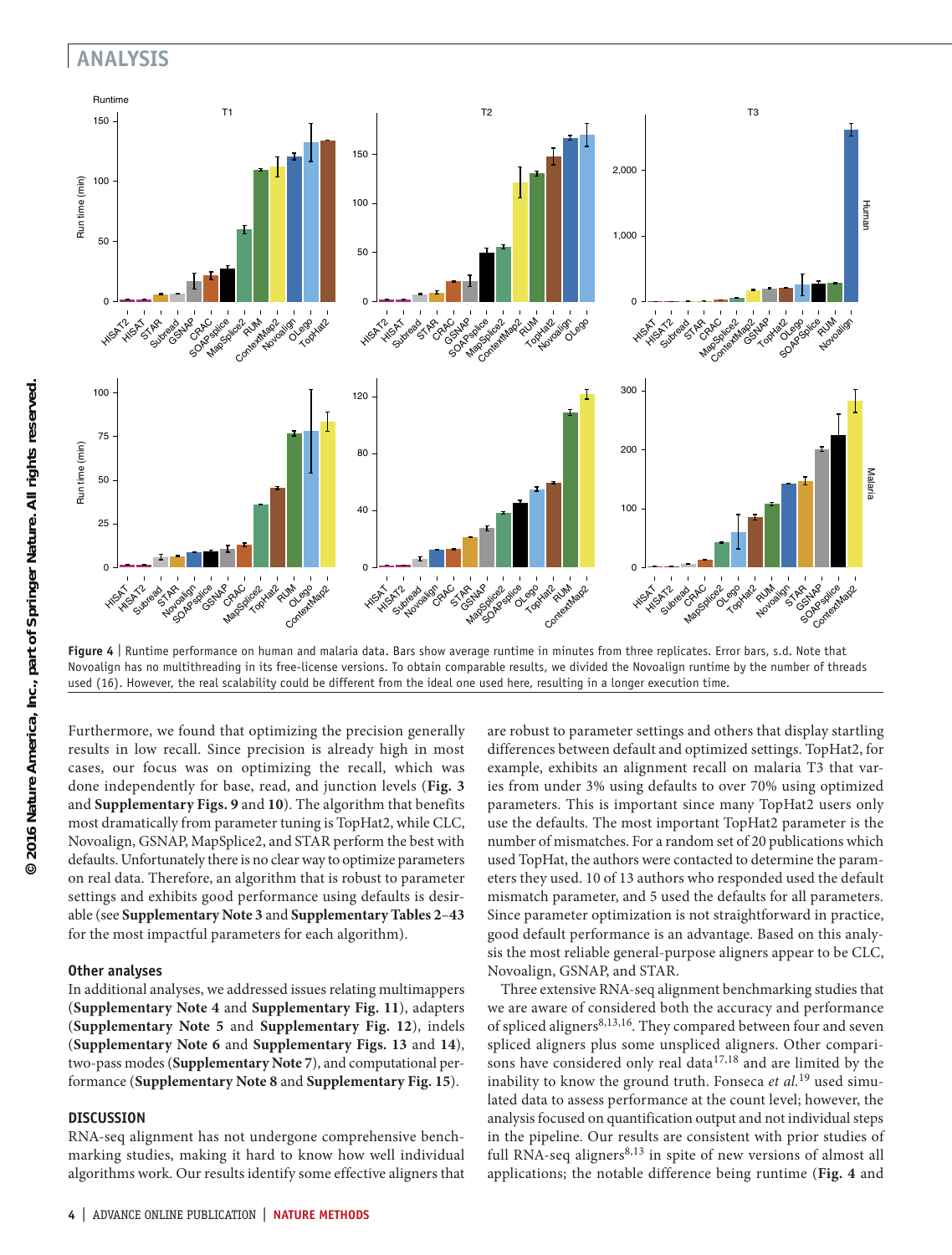**Supplementary Fig. 15**). STAR was released in 2013 with a RAMintensive approach that dramatically increased speed. Since then the STAR approach influenced other developers; for example, GSNAP, whose runtime has decreased dramatically. The new HISAT and HISAT2 also incorporate a fast search algorithm, yet their accuracy is comparable to that of TopHat2. Novoalign was available in the public domain when the previous studies were performed, while CLC has never been included in a benchmarking study, as far as we are aware.

One categorical difference between aligners that can help to explain the differences in performances is that several aligners are built on top of Bowtie or Bowtie2, which were designed to align DNA without intron-sized gaps.

Although the new results are largely consistent with those of past studies, this analysis should be updated regularly, as it is a fast-developing field. Standardizing methods for benchmarking will help to facilitate this in the future.

## **Methods**

Methods, including statements of data availability and any associated accession codes and references, are available in the [online](http://dx.doi.org/10.1038/nmeth.4106)  [version of the paper](http://dx.doi.org/10.1038/nmeth.4106).

*Note: Any Supplementary Information and Source Data files are available in the [online version of the paper](http://dx.doi.org/10.1038/nmeth.4106).*

#### **Acknowledgments**

We thank A. Srinivasan for his help administrating the PMACS cluster. We thank N. Lahens, T. Grosser, D. Sarantopoulou, F. Coldren, E. Scarci, and E. Ricciotti for support and helpful discussions. This work was funded in part by the National Heart Lung and Blood Institute (U54HL117798, G.A.F.) and The National Center for Advancing Translational Sciences (UL1-TR-001878, G.A.F.).

#### **AUTHOR CONTRIBUTIONS**

G.B. contributed research, analysis, and writing. K.E.H. contributed analysis, figures, and benchmarking scripts. E.J.K. contributed analysis. B.D.C. contributed analysis and formulation of ideas. G.A.F. contributed formulation of ideas and direction. G.R.G. contributed the simulated data, direction, ideas, and writing.

#### **COMPETING FINANCIAL INTERESTS**

The authors declare no competing financial interests.

#### **Reprints and permissions information is available online at [http://www.nature.](http://www.nature.com/reprints/index.html) [com/reprints/index.html.](http://www.nature.com/reprints/index.html)**

- <span id="page-4-0"></span>1. Hayer, K.E., Pizarro, A., Lahens, N.F., Hogenesch, J.B. & Grant, G.R. Benchmark analysis of algorithms for determining and quantifying full-length mRNA splice forms from RNA-seq data. *Bioinformatics* **31**, 3938–3945 (2015).
- <span id="page-4-1"></span>2. Bonfert, T., Kirner, E., Csaba, G., Zimmer, R. & Friedel, C.C. ContextMap 2: fast and accurate context-based RNA-seq mapping. *BMC Bioinformatics* **16**, 122 (2015).
- <span id="page-4-2"></span>3. Philippe, N., Salson, M., Commes, T. & Rivals, E. CRAC: an integrated approach to the analysis of RNA-seq reads. *Genome Biol.* **14**, R30 (2013).
- <span id="page-4-3"></span>4. Wu, T.D. & Nacu, S. Fast and SNP-tolerant detection of complex variants and splicing in short reads. *Bioinformatics* **26**, 873–881 (2010).
- <span id="page-4-4"></span>5. Kim, D., Langmead, B. & Salzberg, S.L. HISAT: a fast spliced aligner with low memory requirements. *Nat. Methods* **12**, 357–360 (2015).
- <span id="page-4-5"></span>6. Wang, K. *et al.* MapSplice: accurate mapping of RNA-seq reads for splice junction discovery. *Nucleic Acids Res.* **38**, e178 (2010).
- <span id="page-4-6"></span>7. Wu, J., Anczuków, O., Krainer, A.R., Zhang, M.Q. & Zhang, C. OLego: fast and sensitive mapping of spliced mRNA-Seq reads using small seeds. *Nucleic Acids Res.* **41**, 5149–5163 (2013).
- <span id="page-4-7"></span>8. Grant, G.R. *et al.* Comparative analysis of RNA-Seq alignment algorithms and the RNA-Seq unified mapper (RUM). *Bioinformatics* **27**, 2518–2528 (2011).
- <span id="page-4-8"></span>9. Huang, S. *et al.* SOAPsplice: Genome-wide *ab initio* detection of splice junctions from RNA-Seq data. *Front. Genet.* **2**, 46 (2011).
- <span id="page-4-9"></span>10. Dobin, A. *et al.* STAR: ultrafast universal RNA-seq aligner. *Bioinformatics* **29**, 15–21 (2013).
- <span id="page-4-10"></span>11. Liao, Y., Smyth, G.K. & Shi, W. The Subread aligner: fast, accurate and scalable read mapping by seed-and-vote. *Nucleic Acids Res.* **41**, e108 (2013).
- <span id="page-4-11"></span>12. Kim, D. *et al.* TopHat2: accurate alignment of transcriptomes in the presence of insertions, deletions and gene fusions. *Genome Biol.* **14**, R36 (2013).
- <span id="page-4-12"></span>13. Engström, P.G. *et al.* Systematic evaluation of spliced alignment programs for RNA-seq data. *Nat. Methods* **10**, 1185–1191 (2013).
- <span id="page-4-13"></span>14. Aurrecoechea, C. *et al.* PlasmoDB: a functional genomic database for malaria parasites. *Nucleic Acids Res.* **37**, D539–D543 (2009).
- <span id="page-4-14"></span>15. Glenn, T.C. Field guide to next-generation DNA sequencers. *Mol. Ecol. Resour.* **11**, 759–769 (2011).
- <span id="page-4-15"></span>16. Wang, W.-A. *et al.* Comparisons and performance evaluations of RNA-seq alignment tools in *2014 International Conference on Electrical Engineering and Computer Science* 215–218 (ICEECS, 2014).
- <span id="page-4-16"></span>17. Benjamin, A.M., Nichols, M., Burke, T.W., Ginsburg, G.S. & Lucas, J.E. Comparing reference-based RNA-Seq mapping methods for non-human primate data. *BMC Genomics* **15**, 570 (2014).
- <span id="page-4-17"></span>18. Fonseca, N.A., Rung, J., Brazma, A. & Marioni, J.C. Tools for mapping high-throughput sequencing data. *Bioinformatics* **28**, 3169–3177 (2012).
- <span id="page-4-18"></span>19. Fonseca, N.A., Marioni, J. & Brazma, A. RNA-Seq gene profiling—a systematic empirical comparison. *PLoS One* **9**, e107026 (2014).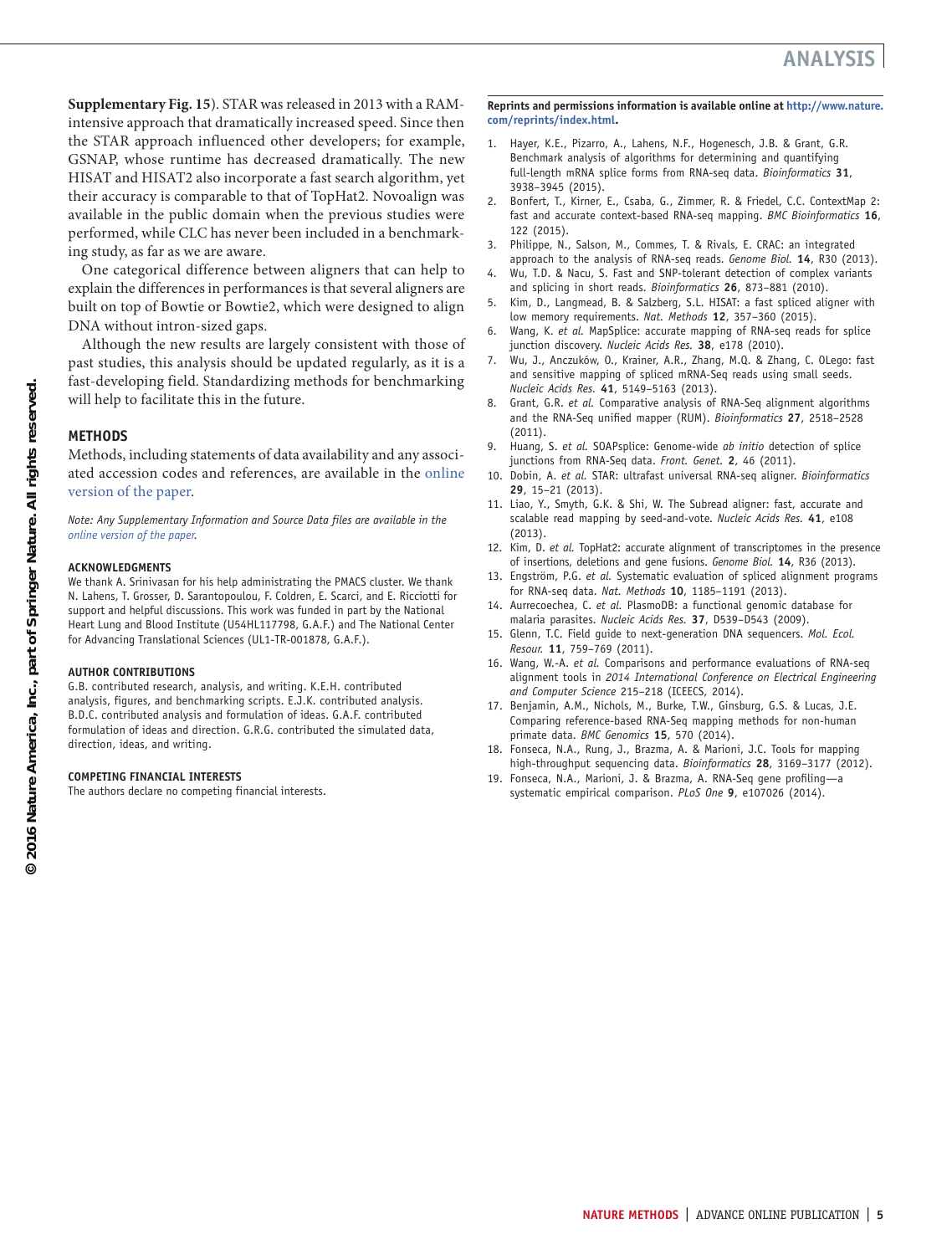#### **ONLINE METHODS**

**Simulated data.** Simulating data for benchmark analyses of alignment algorithms is straightforward because of the discrete nature of the data. Since all algorithms align reads one at a time without combining information across reads or across samples, it is not necessary to model sample-to-sample variance or the dependence structure within or between samples—reads can therefore be generated from a reference genome and a set of accurate gene models, introducing polymorphisms (in the form of substitutions and indels), intron signal, and sequence errors, to varying degrees. Ultimately, it is introns and indels that give algorithms the greatest difficulty. All algorithms perform well when there are few indels or substitutions, as is the case for most regions of the human genome. By introducing an increasing number of polymorphisms, a separation of performance is observed, indicating which methods handle the complex regions better. Even aligning human to human presents a difficult challenge for some genes, while aligning across different strains or species, which is often necessary, can be difficult for all genes. Since most alignment tasks will involve some problematic regions, even when aligning human to human, it is always necessary to use an aligner than handles both low and high complexity most effectively.

The simulation engine BEERS<sup>[8](#page-4-7)</sup> [\(https://github.com/itmat/](https://github.com/itmat/beers_simulator) [beers\\_simulator\)](https://github.com/itmat/beers_simulator) was used to generate simulated data. Data of three different qualities were generated for each of two species, in triplicate, resulting in 18 data sets. Each data set consists of 10 million 100-base paired-end strand-specific reads. The genomes used were *Homo sapiens* hg19 and *Plasmodium falciparum*. Human data were limited to chromosomes 1–22, X and Y. For human data, 30,000 transcript models were chosen at random from a conglomeration of 858,063 gene models obtained by taking the union of ten annotation tracks: RefSeq, GeneID, Aceview, Augustus, ENSEMBL, UCSC, Vega, GenCode, GenScan, and lincRNA. This was done so as not to give unfair advantage to any algorithm that utilizes or was optimized on any particular set of annotation. For each gene an alternate splice form was generated by randomly including or excluding exons. Thus, a total of 60,000 transcript models were used. Expression levels were taken from an exponential distribution with  $P = 0.01$  applied to a random 2/3 of the transcripts; the rest were left unexpressed. Intron signal was introduced at levels representative of real data, resulting in approximately 40% of reads coming from introns. Intron signal is introduced by inserting one intron back into the edited transcript before fragmentation. Two genomes, *H. sapiens* and *P. falciparum*, were simulated at each of three levels of complexity. Complexity level T1 had a substitution rate of 0.001, indel rate of 0.0005, and error rate of 0.005. Complexity level T2 had a substitution rate of 0.005, indel rate of 0.002, and error rate of 0.01. Complexity level T3 had a substitution rate of 0.03, indel rate of 0.005, and error rate of 0.02. In addition, in T3 there is a higher error rate equal to 0.5 in the last ten bases. The fragment length distribution has minimum length equal to 100 bases, mean equal to 200 bases, and maximum length equal to 500 bases. The *P. falciparum* genome was used because it is notorious for being difficult, mainly because it is approximately 80% AT rich in exons and 90% in introns and intergenic regions<sup>20</sup>. All simulated data are available at [http://bioinf.itmat.upenn.edu/](http://bioinf.itmat.upenn.edu/BEERS/bp1) [BEERS/bp1](http://bioinf.itmat.upenn.edu/BEERS/bp1). Public repositories do not accept simulated data.

The T3 parameters were chosen to create a data set with uniformly high polymorphism rates. Data sets with uniform polymorphism rates are preferable to data sets with variable rates for benchmarking in order to isolate the performance in complex regions. T3 also represents polymorphism rates which can be observed when aligning across different (but similar) species–for example aligning Deer to Cow produces similar polymorphism rates. In practice, RNA-seq data is often generated for species for which the genome is not available or is of low quality. Aligning Deer to Cow, for example, enabled us to reconstruct the Deer clock pathway before any deer genomes were available (data not shown). In this way meaningful RNA-seq analysis of all mammals will be enabled if the genome is available from a sufficient number of mammalian organisms, even though it is unlikely there will be genomes of all mammals anytime soon; sequencing may be cheap, but genome assembly of new organisms is still very expensive. Therefore, RNA-seq aligners will continue to be applied to highpolymorphism data.

Data sets were generated in triplicate; however, as virtually no variance between replicates was observed, for the sake of efficiency the results shown are based on one replicate, except for the performance analyses (runtime and memory usage), where all three replicates were used.

**Alignment metrics and statistics.** Accuracy and performance metrics were compiled. The accuracy metrics consider accuracy on several levels: bases, reads, junctions, insertions, and deletions. Both the precision and recall were computed for each of these metrics.

An extensive set of metrics were defined in order to measure the most important aspects of the mapping process. First, the metrics already employed in previous studies were included $8,13$  $8,13$ , [16,](#page-4-15)[17,](#page-4-16)[19,](#page-4-18)[21,22](#page-8-1). Then additional metrics were defined with the goal of finding the smallest set of indices able to describe the most important characteristics of the RNA-seq data alignment. The resulting set of metrics can be organized into three levels, one for each basic concept of the RNA-Seq data alignment. As such, the metrics are based on events defined as follows: a single base of a single read aligning to the right location (base level), a single read having at least one base aligning to the right location (read level), and a single read crossing a single intron (junction level). Note that a single read may cross none, one, or multiple introns, in which case one read may involve none, one, or multiple junction-level events.

Metrics are then based on standard measures of accuracy for each type of event. In particular, we computed the standard accuracy metrics 'precision' and 'recall' for each level. Alternatively, the results can be presented as the 'false negative rate' (FNR) and 'false discovery rate' (FDR) using the relations  $FNR = 1 - recall$ and FDR = 1 – precision. Moreover, we collected summary statistics based on these basic concepts. As ground truth, we used the .cig file provided by the simulator engine. The .cig file describes the true position of the simulated reads in similar format to that of a SAM file[23.](#page-8-2) The scripts developed to collect the alignment metrics and statistics are available at [https://github.com/khayer/](https://github.com/khayer/aligner_benchmark) [aligner\\_benchmark](https://github.com/khayer/aligner_benchmark).

In the main body of this paper a few of the results were focused on and the rest can be found in **Supplementary Notes 1**–**8**. The base-wise accuracy involves the individual bases of the reads that aligned uniquely and to the correct location. There are three ways to be wrong at the base level: a base can either be not aligned at

**© 2016 Nature America, Inc., part of Springer Nature. All rights reserved.**

2016 Nature America, Inc., part of Springer Nature. All rights reserved.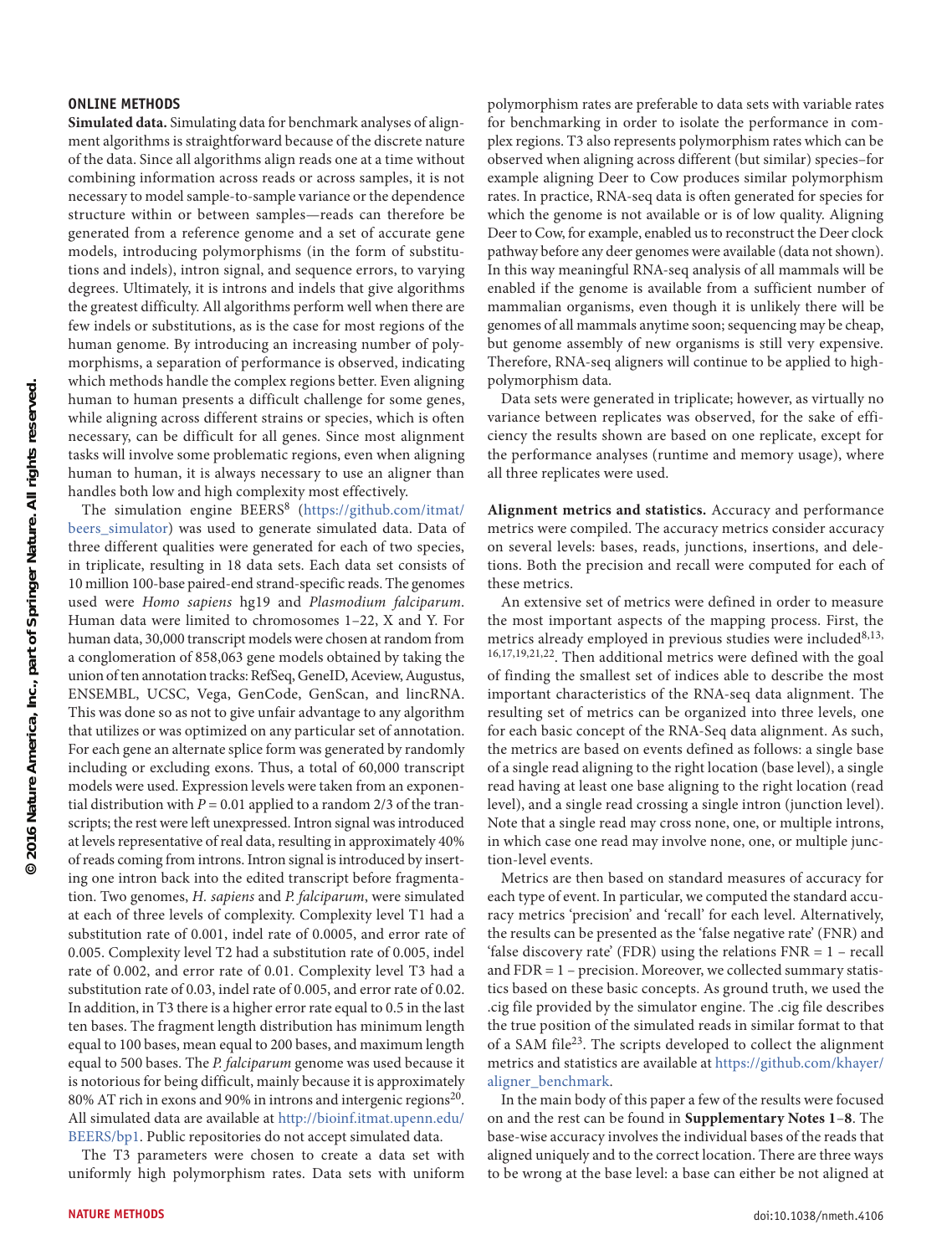all, aligned to the wrong place, or aligned ambiguously to several places. The base-level 'recall' is defined as the ratio between the number of bases aligned correctly and uniquely to the total number of bases in the data set. The base-level 'precision' is the ratio of the number of bases that were aligned correctly and uniquely to the total number of bases that were aligned uniquely. There has to be some flexibility in this metric, in that some cases are ambiguous. For example, if GG in the reference is replaced by G in the read, then the aligner will typically choose one of the two G's to call the aligned base and the other to call the deleted base. Ultimately the simulator did delete one of the two G's specifically, but in reality evolution has replaced two G's with one, so it does not make sense to indicate which one of the two G's was retained and which was lost. Therefore, the aligner is credited for specifying either of the two possibilities. If one is interested only in gene-level quantification, then it may be sufficient to get the general location of the read correct without having to get every base correct. Thus accuracy is also measured at the read level, and accuracy in this case is determined by counting the percentage of reads for which at least one base is in the right location.

The SAM CIGAR string specifies whether indels are insertions, deletions, or introns. Junctions are differentiated from deletions in the SAM file, the former being indicated in the CIGAR string by an 'N' and the latter by a 'D'. So the accuracy of each of these specifications can be measured. Furthermore, the left and right junctions were considered separately to determine whether any algorithm exhibits differential performance between left and right. Basic alignment statistics were collected on all algorithms. These consist of summary statistics such as the number of reads aligned and the number of reads aligned ambiguously. **Supplementary Software** developed to collect alignment metrics and statistics is available at [http://bioinf.itmat.upenn.edu/BEERS/bp1.](http://bioinf.itmat.upenn.edu/BEERS/bp1)

For the performance metrics, the execution time, CPU time, and the maximum amount of RAM used by each tool were collected using the LSF tools provided by our HPC system. More details about the computational performance metrics are given in **Supplementary Note 8**.

**Alignment of RNA-seq data.** The goal of the alignment process is finding the right position of the input reads in the reference genome. Each read would be declared as 'aligned' or 'unaligned', depending on the ability of the aligner to find any putative position in the reference sequence. Obviously, where the minimum amount of information for a correct mapping is not available, the aligner cannot provide an alignment as output. However, with current sequencing technology the percent of reads that are impossible to align due to sequencing issues should be very small.

Except for being low quality, there are two main reasons why a read would be declared 'unaligned': the aligner is not able to find the right position in the reference sequence, or there is no right position in the reference sequence. The first scenario depends on the ability of each tool to manage the common alignment issues: sequencing errors, splicing events, intron-sized gaps, lowcomplexity sequence, and polymorphisms. The second scenario happens when a portion of the read comes from an adaptor or a contaminant, for which there are no reference sequences. Reads declared 'aligned' can be summarized in three main groups: reads aligned correctly, reads aligned incorrectly, and reads aligned ambiguously. Hopefully, an effective tool will report the majority

of reads aligned correctly, with a few reads aligned ambiguously and very few reads aligned incorrectly. Of course this depends on exactly how we define 'correct' at the read level. The details of baselevel, read-level, and junction-level accuracy are given below.

**Base-level analysis.** The base-level metrics focus on the behavior of the aligner with single-base resolution. The base-wise accuracy is calculated by determining whether individual bases of the reads align uniquely and to the correct location. Some flexibility was introduced in this metric, since some cases are ambiguous. Other metrics involve insertions and deletions.

The basic terms used in the base-level analysis are:

- Aligned base: a base is defined as aligned if its read is aligned and its CIGAR character is different from 'S' and 'H' (clipping).
- Unaligned base: a base is defined as unaligned if its read is unaligned or its read is aligned and its CIGAR character is 'S' or 'H' (clipping).
- Ambiguously aligned base: a base is defined as ambiguously aligned if its read is ambiguously aligned.
- Correctly aligned base: a base is defined as correctly aligned if it is aligned (uniquely, not ambiguously) and the CIGAR character in the SAM file is the same as the corresponding one in the .cig file (as provided by the simulator).
- Incorrectly aligned base: a base is defined as incorrectly aligned if it is aligned (uniquely, not ambiguously) and the CIGAR character in the SAM file is different from the corresponding one in the .cig file (as provided by the simulator).
- Insertion: a base is called insertion if its CIGAR character in the SAM file is an 'I'.
- Deletion: a base is called deletion if its CIGAR character in the SAM file is a 'D'.
- Skip: a base is called a skip if its CIGAR character in the SAM file is an 'N' (these are introns).

The base-level metrics are defined as follows:

- Base-level precision: (no. correctly aligned bases) / (no. uniquely aligned bases)
- Base-level recall: (no. correctly aligned bases) / (total no. bases)
- Insertion precision: (no. insertions called correctly by the tool) / (no. insertions called by the tool)
- Insertion recall: (no. insertions called correctly by the tool) / (total no. of real insertions)
- Deletion precision: (no. deletions called correctly by the tool) / (no. deletions called by the tool)
- Deletion recall: (no. deletions called correctly by the tool) / (total no. of real deletions)
- Skip precision: (no. skips called correctly by the tool) / (no. skips called by the tool)
- Skip recall: (no. skips called correctly by the tool) / (total no. of real skips)

The base-level statistics are defined as follows:

• Percent of bases aligned correctly: (no. correctly aligned bases) / (total no. bases)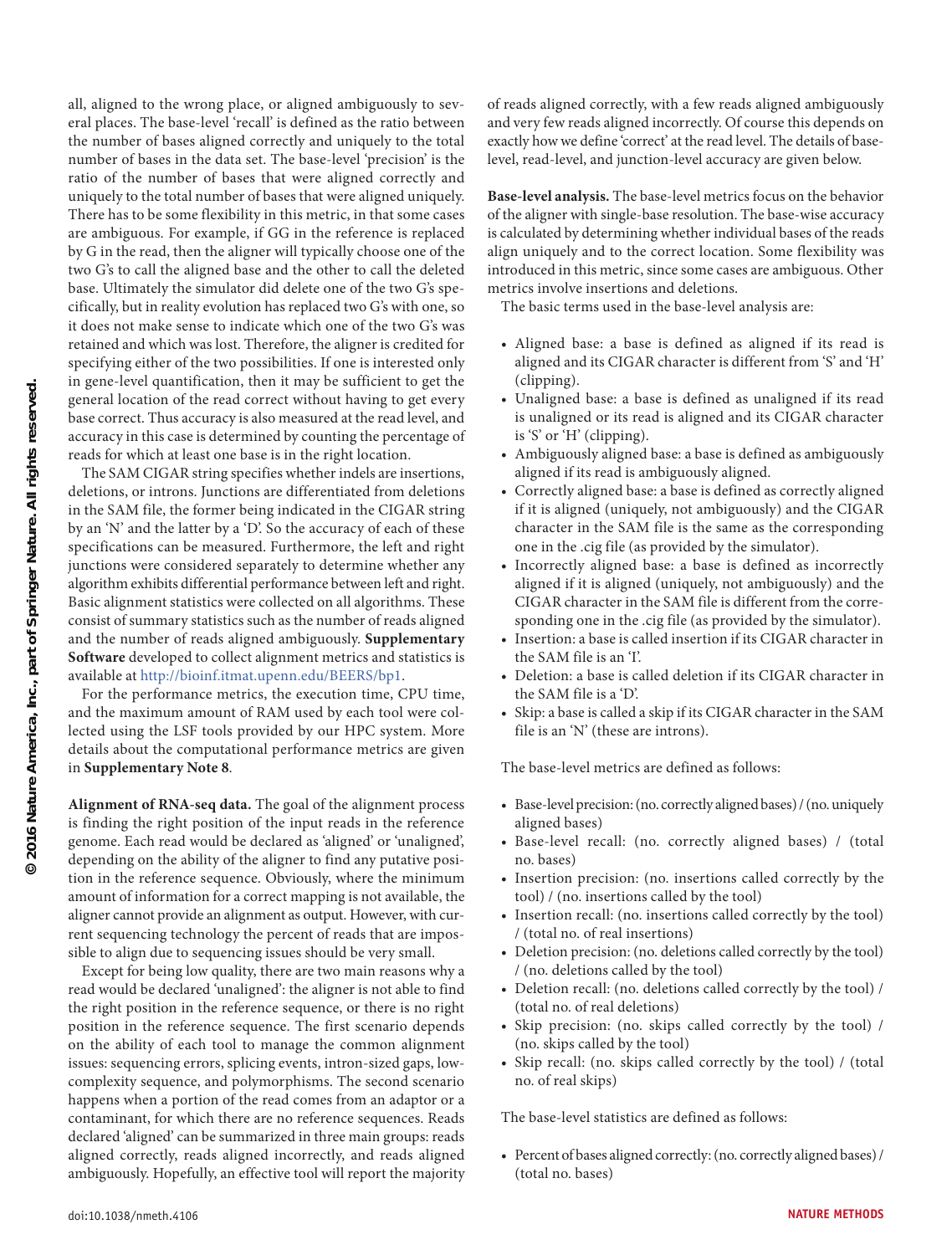- Percent of bases aligned incorrectly: (no. incorrectly aligned bases) / (total no. bases)
- Percent of bases aligned ambiguously: (no. ambiguously aligned bases) / (total no. bases)
- Percent of bases unaligned: (no. unaligned bases) / (total no. bases)
- Percent of bases aligned: (no. aligned bases) / (total no. bases)

**Read-level analysis.** The read-level metrics focus on the read as a unit and are appropriate for gene-level quantification. Indeed, in gene-level quantification it is generally sufficient to get the location of the read correct without the constraint of having every single base correctly aligned. Thus we measure accuracy at the read level in terms of percentage of reads for which at least one base is in the right location.

The basic terms used in the read-level analysis are:

- Aligned read: a read is defined as aligned if the SAM bit flag 0×4 is unset.
- Unaligned read: a read is defined as unaligned if the SAM bit flag 0×4 is set.
- Ambiguously aligned read: a read is defined as aligned ambiguously if either read in the read pair (fragment) was aligned but has multiple entries in the SAM file.
- Correctly aligned read: a read is defined as aligned correctly if it is aligned (uniquely, not ambiguously) and at least one base of the read is mapped to the right position.
- Incorrectly aligned read: a read is defined as aligned incorrectly if it is aligned (uniquely, not ambiguously) and no base of the read is mapped to the right position.

The read-level statistics are defined as follows:

- Read-level precision: (no. correctly aligned reads) / (no. uniquely aligned reads)
- Read-level recall: (no. correctly aligned reads) / (total no. reads)

The read-level statistics are defined as follows:

- Percent of reads aligned correctly: (no. correctly aligned reads) / (total no. reads)
- Percent of reads aligned incorrectly: (no. incorrectly aligned reads) / (total no. reads)
- Percent of reads aligned ambiguously: (no. ambiguously aligned reads) / (total no. reads)
- Percent of reads unaligned: (no. unaligned reads) / (total no. reads)
- Percent of reads aligned: (no. aligned reads) / (total no. reads)

**Junction-level analysis.** Aligning over a junction is one of the most important features of RNA-seq aligners. This feature is so important that it defines one of the most relevant ways to classify an NGS aligner: 'splice aware' versus 'splice unaware'. All the tools involved in our benchmark are splice-aware algorithms, since RNA-seq data require the ability to map reads across such junctions.

The basic terms used in the junction level analysis:

- Correctly called junction: a junction is defined as being called correctly if both the junction start and the junction end sites were identified correctly.
- Incorrectly called junction: if either (or both) junction sites were called incorrectly, the whole junction is classified as an incorrectly called junction.
- Junction sides none: called junctions where neither side was identified correctly.
- Junction sides left: called junctions where only the upstream junction was called correctly.
- Junction sides right: called junctions where only the downstream junction was called correctly.
- Junction sides both: correctly called junctions.

The junction-level metrics are defined as follows:

- Junction-level precision: (no. junctions called correctly by the tool) / (no. junctions called by the tool)
- Junction-level recall: (no. junctions called correctly by the tool) / (total no. of real junctions)

The junction-level statistics are defined as follows:

- Percent of junction sides none: (no. junctions sides none) / (no. junctions called by the tool)
- Percent of junction sides left: (no. junctions sides left) / (no. junctions called by the tool)
- Percent of junction sides right: (no. junctions sides right) / (no. junctions called by the tool)
- Percent of junction sides both: (no. junctions sides both) / (no. junctions called by the tool)

**Multimapper analysis.** To identify the recall and precision in the case of multimapping fragments, the alignment with the most correct bases aligned was chosen, and any further calculations were based on this best alignment. Here the same statistics were calculated as introduced in the read- and base-level analysis section.

**Read alignment.** In the alignment process only the information available in a typical real data set was used. This information consists of annotation, read length, fragment length distribution, and raw data. RefSeq was used as generic base annotation for all algorithms. In order to perform a fair comparison, an index was created for each aligner even though some indexes were already available. In this way all the aligners use the same version of the genome and the same annotation.

For each tool an alignment was performed starting from the default parameters. When the tool provides specific parameter presets or precise suggestions to increase the quality of the alignment, these suggestions were followed. In particular, parameters related to the read were set (i.e., read length, fragment length, inner mate distance) or related to the genome, for example, suggested seed size, k-mer size, etc. This set of alignments are referred to as 'default'; they are the typical alignments obtained by following the tools′ documentation as the typical user would do.

Moreover, many alignments were performed with each tool in search of optimal parameter settings for our particular data sets.